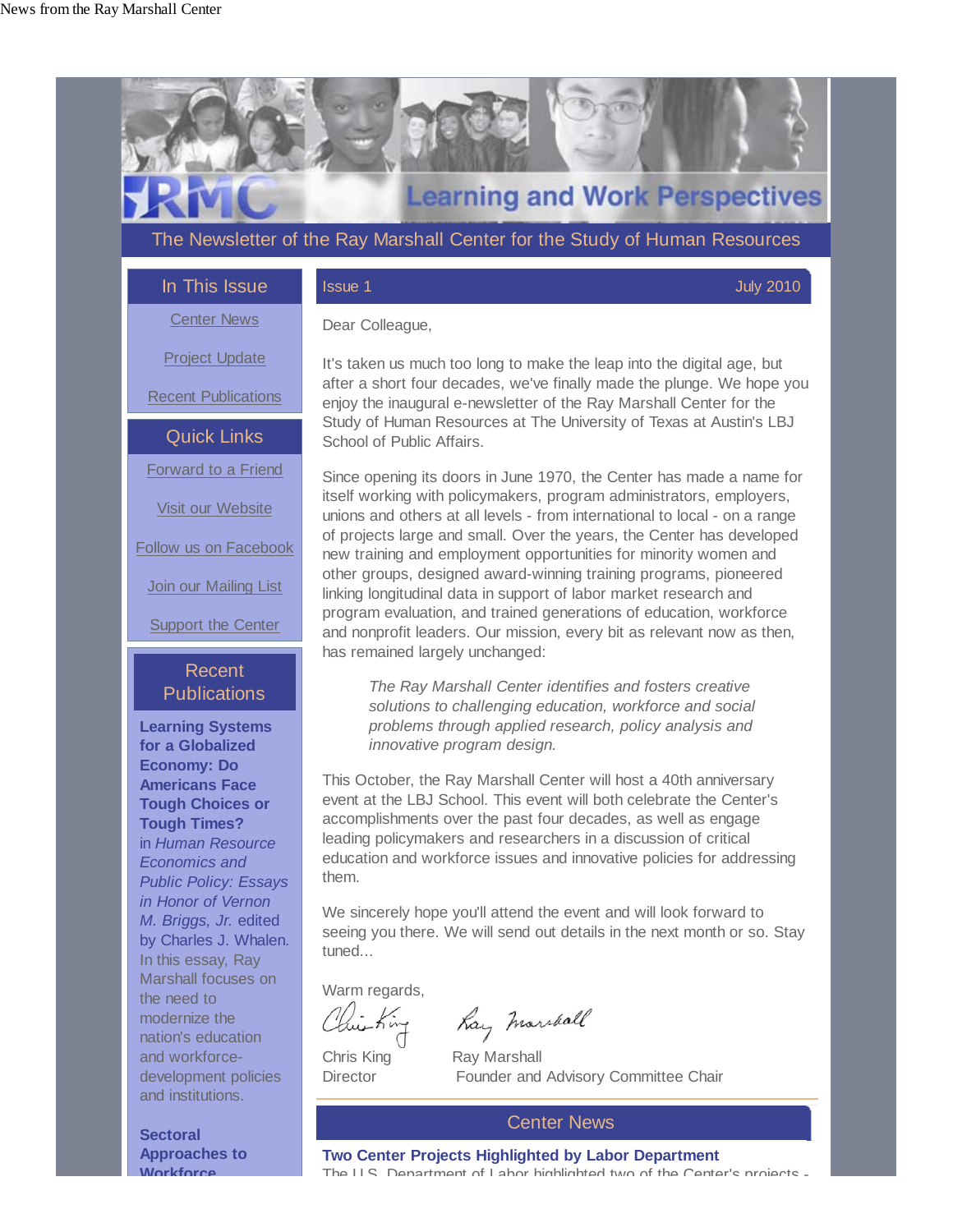**Workforce Development: Toward an Effective U.S. Labor-Market Policy** in *Human Resource*

*Economics and Public Policy: Essays in Honor of Vernon M. Briggs, Jr.* edited by Charles J. Whalen. In this essay, Robert W. Glover and Christopher T. King examine existing labor-market policies and discuss new policies that are required to address the current situation.

### **Student Futures Project - Final Survey Report 2009**

Tara C. Smith and Greg Cumpton present findings from surveys conducted of Central Texas high school seniors in the spring of 2009. The report provides information on seniors' family background, high school experiences, and preparation for life after high school.

# **Evaluating Local Workforce Investments: Results for Shortand Long-Term Training in Austin (TX)**

Christopher T. King, Tara C. Smith, and Daniel G. Schroeder present near- and longer-term outcomes, impact results, and policy implications for workforce investments in Central Texas.

The U.S. Department of Labor highlighted two of the Center s projects - Administrative Data Research and Evaluation (ADARE) and the Student Futures Project - in its May 2010 announcement of a grant program aimed at creating and expanding state longitudinal workforce data systems. ADARE, an alliance of nine state partners including the Ray Marshall Center, pioneered the use of linking longitudinal welfare, workforce and other records. The announcement uses the Student Futures Project to exemplify how linked education and workforce data can inform policies and practices, noting that the project "has used their longitudinal administrative database to create a feedback system that has led to improvements in the direct-to-college enrollment rates from 54 percent to 62 percent between 2004 and 2009."

### **Center's Work Featured in Texas Business Review**

The June issue of the Texas Business Review featured the Center's recent work to produce return-on-investment (ROI) estimates from Texas workforce investments. Highlights from the research include an annualized ROI estimate of 38% for program participants, 25% for taxpayers, and 35% for society as a whole.

**Center Researcher Teaches Data Methods and Analysis** In June, Dr. Daniel Schroeder taught at a three-day workshop hosted by the Inter-University Consortium for Political and Social Research. Participants learned how to use administrative data, such as TANF and Unemployment Insurance wage data, to provide valuable information on family circumstances in early childhood research. The workshop responds to the growing interest in linking early childhood data systems with K-12 data, and using this data to improve school readiness and reduce disparities.

#### Project Update

#### **Tulsa Initiative Targets Intergenerational Poverty**

The Tulsa Initiative is a pilot project undertaking a dual-generation approach to poverty reduction. The project enhances educational and enrichment services to low-income children while helping their parents provide a nurturing, secure, and supportive home environment. The initiative aims to develop a proven and sustainable model targeting



*Mike Simons/Tulsa World*

low-income parents and their children that can be replicated in other communities.

A critical component of this project is a sectoral job development strategy designed by the Ray Marshall Center, with colleagues at Harvard University's Center for the Developing Child, to help parents enter into a career path that pays well, provides benefits, and offers advancement opportunities. The strategy, as implemented by the Community Action Program of Tulsa County, is demonstrating promising early results in helping low-income parents begin a career path in health care. The first cohort of parents graduated in April 2010, earning their certified nursing assistant licenses, and now they have the option to move on to a licensed practical nursing program and/or work. The next cohort will enroll next month.